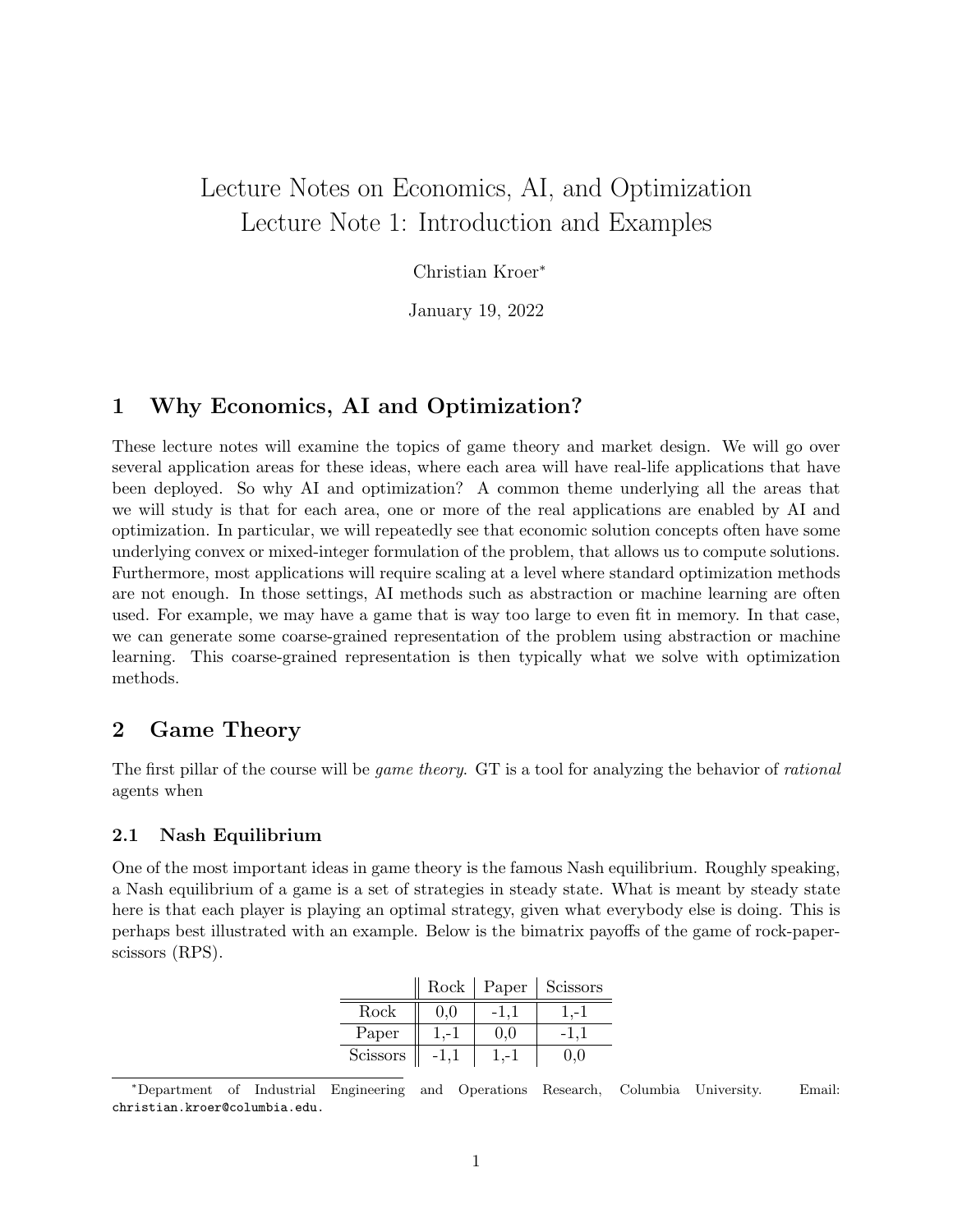In this representation, Player 1 chooses a row to play, and Player 2 chooses a column to play. Player 1 tries to maximize the first value at the resulting entry in the bimatrix, while Player 2 tries to maximize the second value.

Here is an example of something that is not a Nash equilibrium: Player 1 always plays rock, and Player 2 always plays scissors. In this case, Player 2 is not playing optimally given the strategy of Player 1, since they could improve their payoff from −1 to 1 by switching to deterministically playing paper. In fact, this argument works for any pair of deterministic strategies, and so we see that there is no Nash equilibrium consisting of deterministic strategies.

Instead, RPS is an example of a game where we need randomization in order to arrive at a Nash equilibrium. The idea is that each player gets to choose a probability distribution over their actions instead (e.g. a distribution over rows for Player 1). Now, the value that a given player receives under a pair of mixed strategies is their expected payoff given the randomized strategies. In RPS, it's easy to see that the unique Nash equilibrium is for each player to play each action with probability  $\frac{1}{3}$ . Given this distribution, there is no other action that either player can switch to and improve their utility. This is what we call a (mixed-strategy) Nash equilibrium.

The famous results of John Nash from 1951 is that every game has a Nash equilibrium:

#### Theorem 1. Every bimatrix game has a Nash equilibrium.

The attentive reader may have noticed that the RPS game has a further property: whenever one player wins, the other loses. More generally, a bimatrix game is a zero-sum game if it can be represented in the following form:

$$
\min_{x \in \Delta^n} \max_{y \in \Delta^m} x^{\top} A y
$$

where  $\Delta^n$ ,  $\Delta^m$  are the *n* and *m*-dimensional probability simplexes, respectively, and A contains the payoff entries to the y-player from the bimatrix representation. This is called a bilinear saddlepoint problem. The key here is that we can now represent the game as a single matrix, where the x-player wishes to minimize the bilinear term  $x^{\top}Ay$  and the y-player wishes to maximize it. Zerosum matrix games are very special: they can be solved in polynomial time with a linear program whose size is linear in the matrix size.

A more exciting application of zero-sum games is to use it to compute an optimal strategy for two-player poker (AKA heads-up poker). In fact, as we will discuss later, this was the foundation for many recent" "superhuman AI for poker" results [\[1,](#page-6-0) [13,](#page-6-1) [2,](#page-6-2) [4\]](#page-6-3). In order to model poker games we will need a more expressive game class called *extensive-form games* (EFGs). These games are played on trees, where players may sometimes have groups of nodes, called information sets, that they cannot distinguish among. An example is shown in Figure [1.](#page-2-0)

EFGs can also be represented as a bilinear saddle-point problem:

$$
\min_{x \in X} \max_{y \in Y} x^{\top} A y,
$$

where  $X, Y$  are no longer probability simplexes, but more general convex polytopes that encode the sequential decisions spaces of each player. This is called the sequence-form representation [\[17\]](#page-7-0), and we will cover that later. Like matrix games, zero-sum EFGs can be solved in polynomial time with linear programming, and the LP has size linear in the game tree.

It turns out that in many practical scenarios, the LP for solving a zero-sum game ends up being far too large to solve. This is especially true for EFGs, where the game tree can quickly become extremely large if the game has almost any amount of depth. Instead, iterative methods are used in practice. What is meant by iterative methods here is the class of algorithms that build a sequence of strategies  $x_0, x_1, \ldots, x_T, y_0, y_1, \ldots, y_T$  where only a constant number of strategies is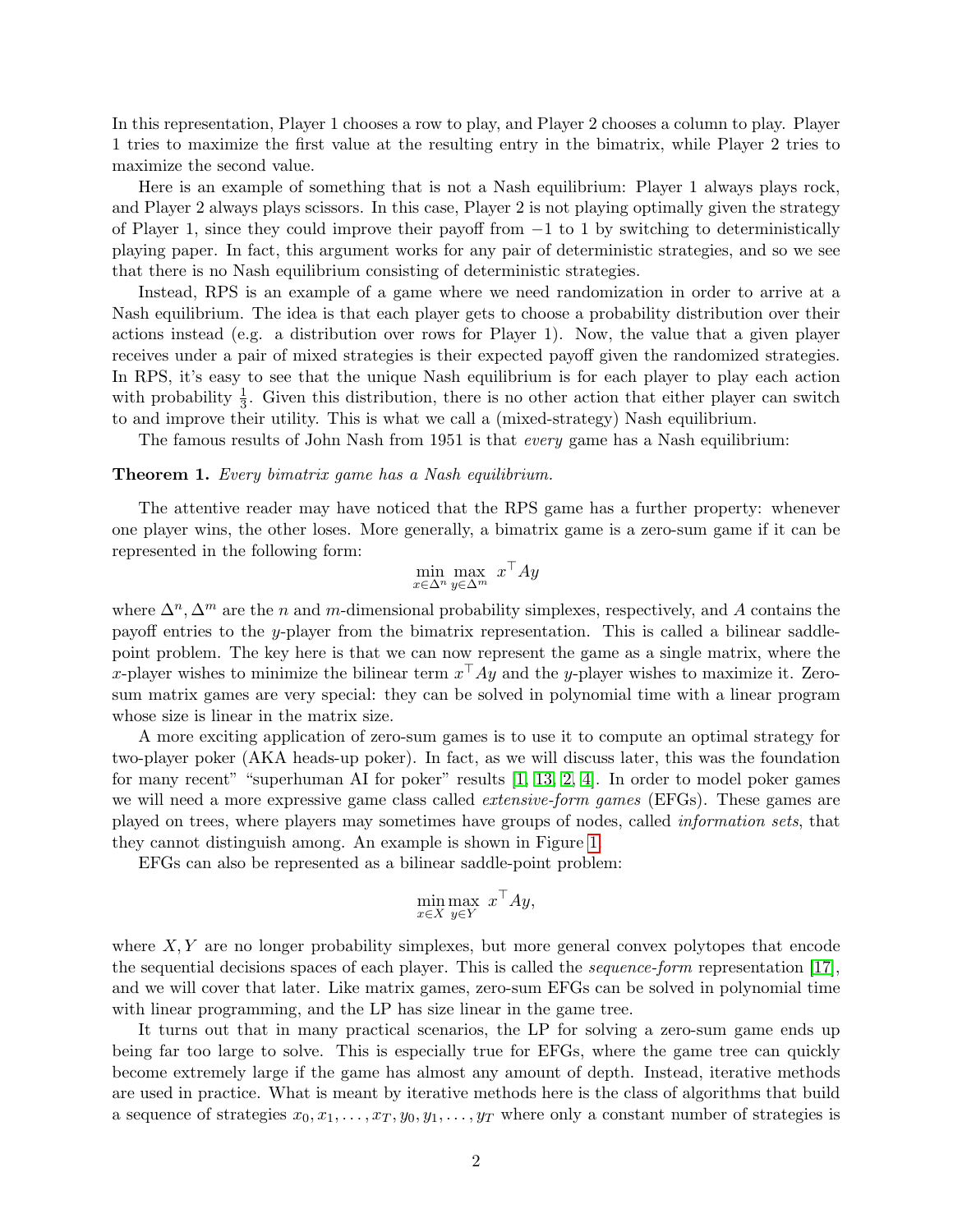

<span id="page-2-0"></span>Figure 1: A poker game where P1 is dealt Ace or King. "r," "f," and "c" stands for raise, fold, and check respectively. Leaf values denote P1 payoffs. The shaded area denotes an information set: P2 does not know which of these nodes they are at, and must thus use the same strategy in both.

kept in memory, and only oracle access to  $Ay$  and  $A^{\top}x$  is needed (this is different from writing down A explicitly!). Typically the average strategies  $\bar{x}_T = \frac{1}{7}$  $\frac{1}{T}\sum_{t=1}^T x_t, \bar{y}_T = \frac{1}{T}$  $\frac{1}{T} \sum_{t=1}^{T} y_t$  converge to a Nash equilibrium. The reason these methods are preferred is two-fold, first by never writing down A explicitly we save a lot of memory (now we just need enough memory to store the much smaller  $x, y$  strategy vectors), secondly they avoid the expensive matrix inversions involved in the simplex algorithm and interior-point methods.

The algorithmic techniques we will learn in this section are largely centered around iterative methods. First, we will do a quick introduction to online learning and online convex optimization. We will learn about two classes of algorithms: ones that converge to an equilibrium at a rate  $O(1/\sqrt{T})$ . These roughly correspond to saddle-point variants of gradient-descent-like methods. Then we will learn about methods that converge to the solution at a rate of  $O(1/T)$ . These roughly correspond to saddle-point variants of accelerated gradient methods. Then we will also look at the practical performance of these algorithms. Here we will see that the following quote is very much true:

In theory, theory and practice are the same. In practice, they are not.

In particular, the preferred method in practice is the CFR<sup>+</sup> algorithm [\[16\]](#page-7-1) and later variations [\[3\]](#page-6-4), all of which have a theoretical convergence rate of  $O(1/\sqrt{T})$ . In contrast, there are methods that converge at a rate of  $O(1/T)$  [\[11](#page-6-5)?, [12\]](#page-6-6) in theory, but these methods are actually slower than CFR<sup>+</sup> for most real games!

Being able to compute an approximate Nash equilibrium with iterative methods is only one part of how superhuman AIs were created for poker. In addition, abstraction and deep learning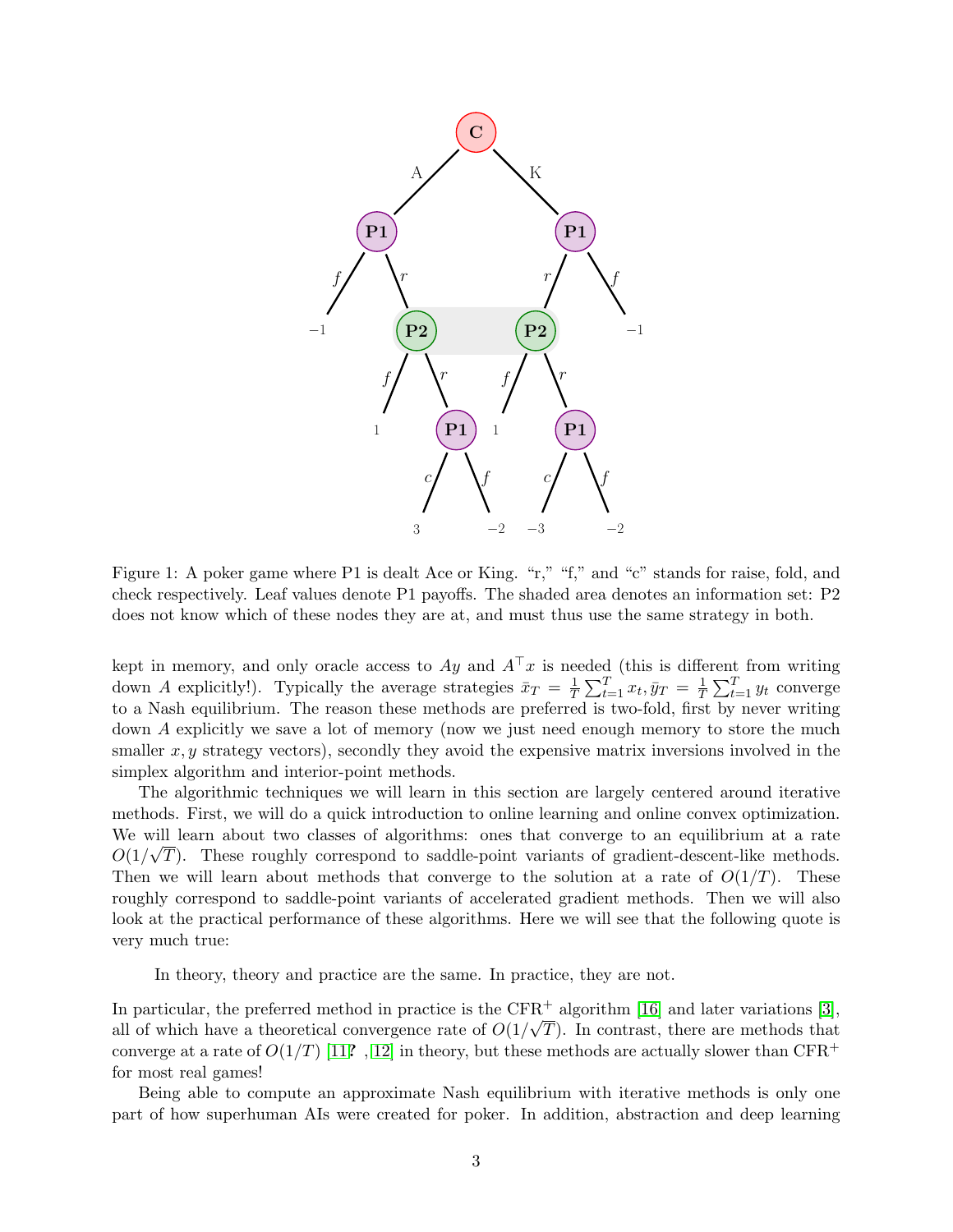methods were used to create a small enough game that can be solved with iterative methods. We will also cover how these methods are used.

Killer applications of zero-sum games include poker (as we saw), other recreational two-player games, and generative-adversarial networks (GANs). Other applications that are, as of yet, less proven to be effective in practice are robust sequential decision making (the adversary represents uncertainty), and security scenarios where we assume the world is adversarial.

#### 2.2 Stackelberg Equilibrium

A second game-theoretic solution concept that has had extensive application in practice is what's called a Stackelberg equilibrium. We will primarily study Stackelberg equilibrium in the context of what is called *security games* [\[15\]](#page-7-2).

Imagine the following scenario: we wish to protect rhinos in a national park from poaching. There are 20 different watering holes that the rhinos frequent. We have 5 teams of guards that can patrol watering holes. How can we effectively combat poaching? If we come up with a fixed patrol schedule then the poachers can observe us for a few days and learn our schedule exactly. Afterwards they can strike at a waterhole that is guaranteed to be empty at some particular time. Thus we need to design a schedule that is unpredictable, but which also accounts for the fact that some watering holes are more frequented by rhinos (and are thus higher value), travel constraints, etc.

In the security games literature, the most popular solution concept for this kind of setting is the Stackelberg equilibrium. In a Stackelberg equilibrium, we assume that we, as the leader (e.g. the park rangers), get to commit to our (possibly randomized) strategy first. Then, the follower observes our strategy and best responds. This turns out to yield a different solution concept from Nash equilibrium in the case of general-sum games.

However, if we want to help the park rangers design their schedules then we will need to be able to compute Stackelberg equilibria of the resulting game model. Again, we will see that optimization is one of the fundamental pillars of the field of security games research. A unique feature of security games is that the strategy space of the leader is typically some combinatorial polytope (e.g. a restriction on the transportation polytope), and the problem of computing a Stackelberg equilibrium is intimately related to optimization over the underlying polytope of the defender (see Xu [\[18\]](#page-7-3) for some nice consequences of this observation). Because of this combinatorial nature, security games often end up being much harder to solve than zero-sum Nash equilibrium. Therefore, the focus of this section will be on combinatorial approaches to this problem, such as mixed-integer programming, and decomposition. Another crucial aspect of security games is having good models of the attacker. Thus, if time permits, we will also spend some time learning how one can model adversaries using machine learning.

Killer applications of Stackelberg games are mainly in the realm of security. They have been applied in infrastructure security (airports, coast guard, air marshals) [\[15\]](#page-7-2), to protect wildlife [\[10\]](#page-6-7), and to combat fare evasion. A nascent literature is also emerging in cybersecurity. Outside of the world of security Stackelberg games are also used to model things like first-mover advantage in the business world.

## 3 Market Design

The second pillar of the notes will be *market design*. In market design we are typically concerned with how to design the rules of the game, and how to do that in order to achieve "good" outcomes.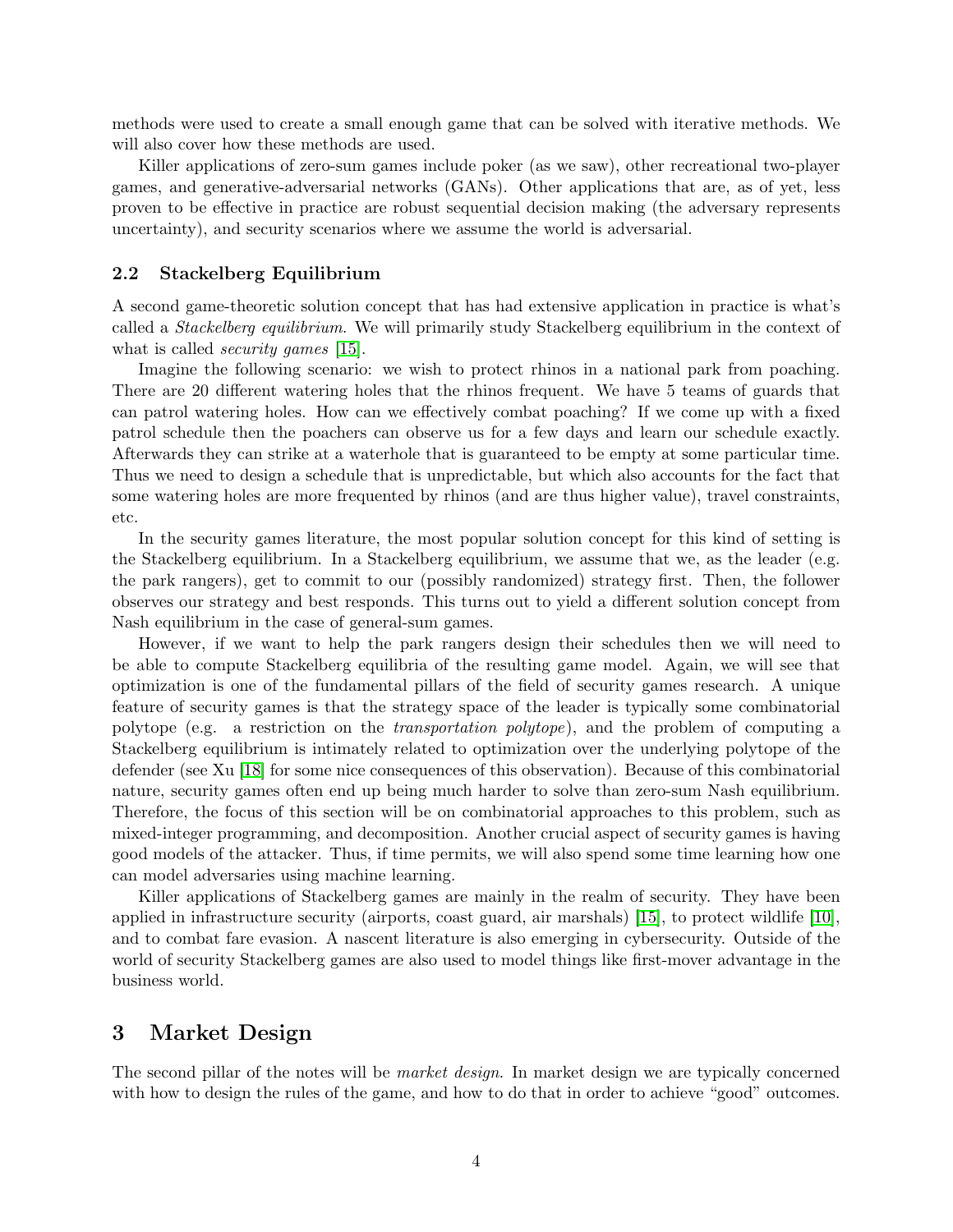Thus, game theory is a key tool in market design, since it will be our way of understanding what outcomes we may expect to arise, given a set of market rules.

Market design is a huge area, and so it has many killer applications. The ones we will see in this course include Internet ad auctions and how to fairly assign course seats to students. However there are many others such as how to price and assign rideshares at Lyft/Uber, how to assign NYC kids to schools, how to enable nationwide kidney exchanges, how to allocate spectrum, etc.

#### 3.1 Fair Allocation

For example, imagine that we are designing a mechanism for managing course enrollment. How should we decide which students get to take which courses? What do we do with the fact that our deep learning course has 100 seats and 500 people that want to take it? Overall, we would like the system to somehow be efficient, but what does that mean? We would also like the system to be fair, but it's not entirely clear what that means either.

At a loss for ideas, we come up with the following solution: we will just have a sign-up system where students can sign up until a course fills up. After that we put other students on a waitlist that we clear on a first-in first-out basis as seats become available. Is this a good system? Well, let's look at a simple example: we will have 2 students and 2 courses, each course having 1 seat. Students are allowed to take at most one course. Let's say that each student values the courses as follows:

|           | Course A Course B |  |
|-----------|-------------------|--|
| Student 1 |                   |  |
| Student 2 |                   |  |

Student 1 arrives first and signs up for course B. Then Student 2 arrives and signs up for A. The total welfare of this assignment is  $5 + 2 = 7$ . This does not seem to be an efficient use of resources: we can improve our solution by swapping the courses, since Student 1 gets the same utility as before, and Student 2 improves their utility. This is what's called a Pareto-improving allocation because each student is at least as well off as before, and at least one student is strictly better off. One desiderata for efficiency is that no such improvement should be possible; an allocation with this property is called Pareto efficient.

Let's look at another example. Now we have 2 students and 4 courses, where each student takes 2 courses. Again courses have only 1 seat.

|                  |    | Course A Course B Course C Course D |  |
|------------------|----|-------------------------------------|--|
| Student $1 \mid$ |    |                                     |  |
| Student 2        | 10 |                                     |  |

Now say that Student 1 shows up first, and signs up for A and B. Then Student 2 shows up and signs up for C and D. Call this assignment  $x_1$ . Here we get that  $x_1$  is Pareto efficient, but it does not seem fair. A fairer solution seems to be that each students get a course with value 10 and a course with value 1, let  $x_2$  be such an allocation. One way to look at this improvement is through the notion of envy: each student should like their own course schedule at least as well as that of any other student. Under  $x_1$  Student 2 envies Student 1, whereas under  $x_2$  no student envies the other. Fairness turns out to be a complicated idea, and we will see later that there are several appealing notions that we may wish to strive for.

Instead of first-come-first-serve, we can use ideas from market design to get a better mechanism. The solution that we will learn about is based on a fake-money market: we give every student some fixed budget of fake currency (aka funny money). Then, we treat the assignment problem as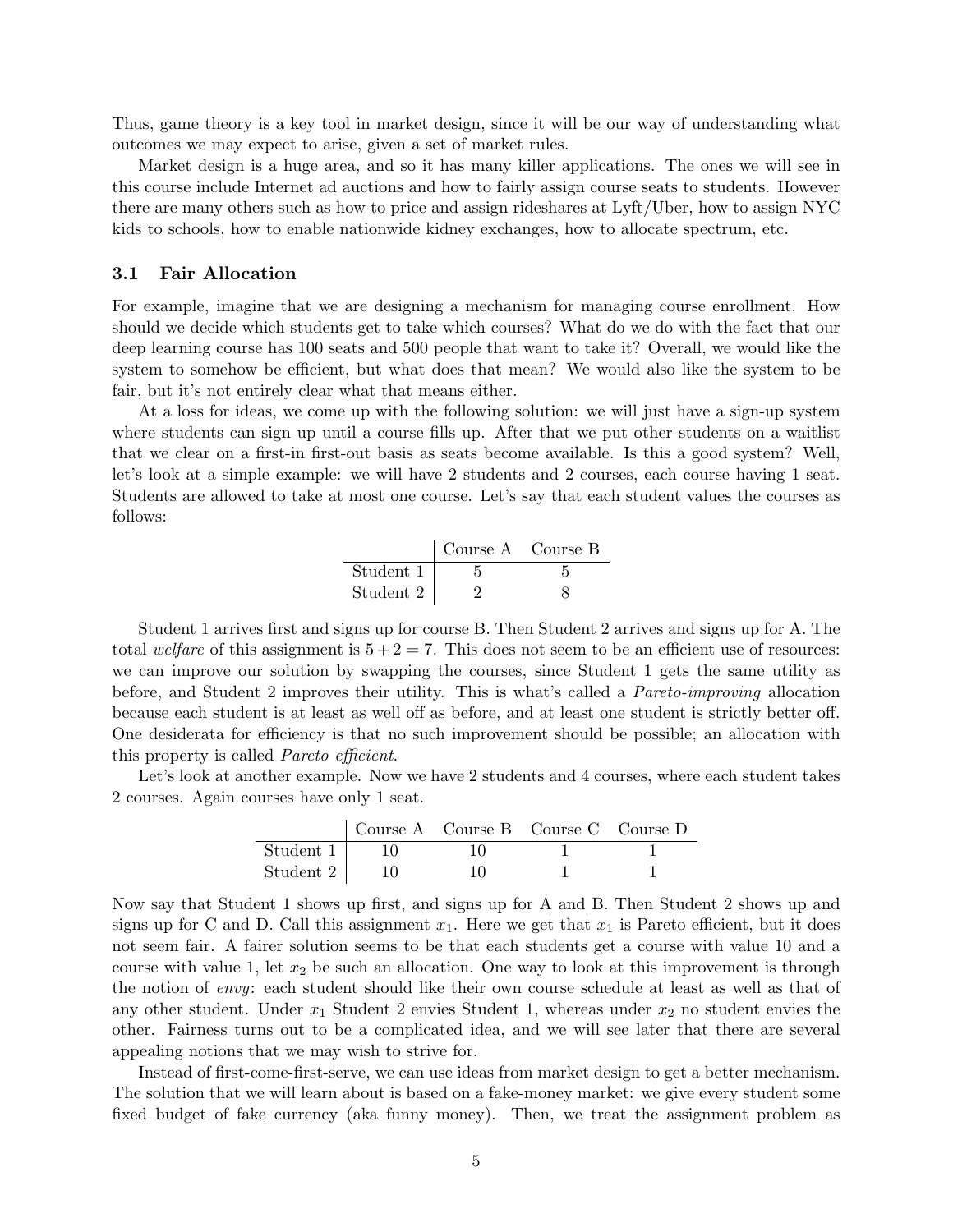a market problem under the assigned budgets, and ask for what is called a market equilibrium. Briefly, a market equilibrium is a set of prices, one for each item, and an allocation of items to buyers. The allocation must be such that every item is fully allocated, and every buyer is getting an assignment that maximizes their utility given the prices and their budget. Given such a market equilibrium, we then take the allocation from the equilibrium, throw away the prices (the money was fake anyway!), and use that to perform our course allocation. This turns out to have a number of attractive fairness and efficiency properties. This system is deployed at several business schools such as Wharton (UPenn), Rotman (U Toronto), and Tuck (Dartmouth) [\[5,](#page-6-8) [6\]](#page-6-9).

Of course, if we want to implement this protocol we need to be able to compute a market equilibrium. This turns out to be a rich research area: in the case of what is called a Fisher market, where each agent i has a linear utility function  $v_i \in \mathbb{R}^m_+$  over the m items in the market there is a neat convex program that results in a market equilibrium [\[9\]](#page-6-10):

$$
\max_{x \ge 0} \sum_{i} B_i \log(v_i \cdot x_i)
$$
  
s.t. 
$$
\sum_{i} x_{ij} \le 1, \forall j
$$

Here  $x_{ij}$  is how much buyer i is allocated of item j. Notice that we are simply maximizing the budget-weighted logarithmic utilities, with no prices! It turns out that the prices are the dual variables on the supply constraints. We will see some nice applications of convex duality and Fenchel conjugates in deriving this relationship. We will also see that this class of markets have a relationship to the types of auction systems that are used at Google and Facebook [\[7,](#page-6-11) [8\]](#page-6-12).

In the case of markets such as those for course seats, the problem is computationally harder and requires combinatorial optimization. Current methods use a mixture of MIP and local search [\[6\]](#page-6-9).

## 4 Target Audience

These notes are targeted at senior undergraduates, master's, and Ph.D. students in operations research and computer science. They assume a basic background in convex, linear, and integer optimization. They also assume knowledge of basic computational complexity theory (e.g. that mixed-integer programming is NP-hard). Most of these things can be learned alongside the course. The course does not assume any background in game theory or mechanism design.

## 5 Acknowledgments

These lecture notes (the present one and the following ones) owe a large debt to several other professors that have taught courses on Economics and Computation. In particular, Tim Roughgar-den's lecture notes [\[14\]](#page-6-13) and video lectures, John Dickerson's course at  $\text{UMD}^1$  $\text{UMD}^1$ , and Ariel Procaccia's course at CMU[2](#page-5-1) provided inspiration for course topics as well as presentation ideas.

I would also like to thank the following people for extensive feedback on the lecture notes: Ryan D'Orazio for both finding mistakes and providing helpful suggestions on presenting Blackwell approachability. Gabriele Farina for discussions around several regret minimization issues. And for helping me develop much of my thinking on regret minimization in general.

I also thank the following people who pointed out mistakes and typos in the notes: Mustafa Mert Celikok, Ajay Sakarwal, Eugene Vinitsky.

<span id="page-5-0"></span><sup>1</sup>https://www.cs.umd.edu/class/spring2018/cmsc828m/

<span id="page-5-1"></span><sup>2</sup>http://www.cs.cmu.edu/ arielpro/15896s16/index.html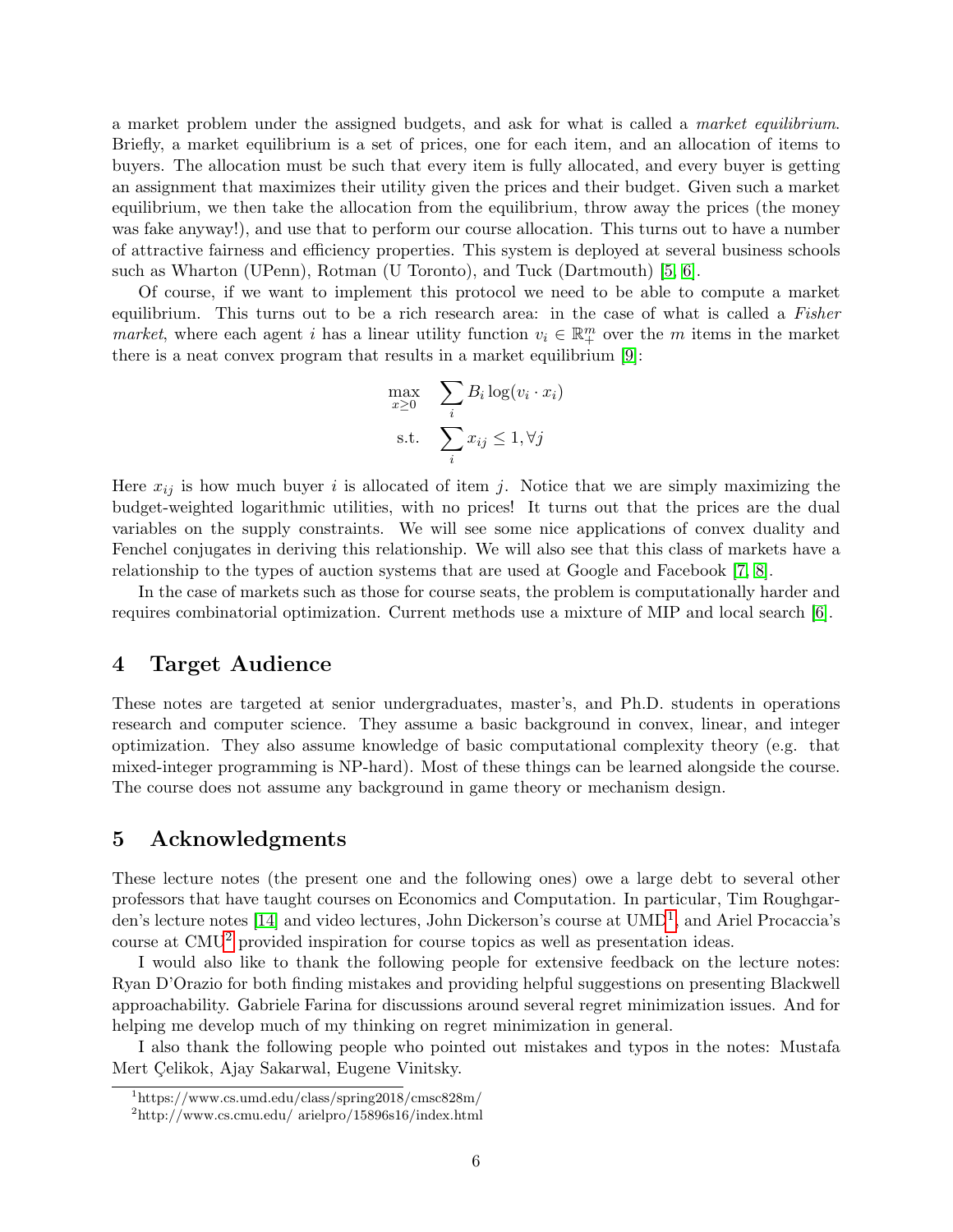# References

- <span id="page-6-0"></span>[1] Michael Bowling, Neil Burch, Michael Johanson, and Oskari Tammelin. Heads-up limit hold'em poker is solved. Science, 347(6218):145–149, 2015.
- <span id="page-6-2"></span>[2] Noam Brown and Tuomas Sandholm. Superhuman AI for heads-up no-limit poker: Libratus beats top professionals. Science, 359(6374):418–424, 2018.
- <span id="page-6-4"></span>[3] Noam Brown and Tuomas Sandholm. Solving imperfect-information games via discounted regret minimization. In Proceedings of the AAAI Conference on Artificial Intelligence, volume 33, pages 1829–1836, 2019.
- <span id="page-6-3"></span>[4] Noam Brown and Tuomas Sandholm. Superhuman AI for multiplayer poker. Science, 365 (6456):885–890, 2019.
- <span id="page-6-8"></span>[5] Eric Budish. The combinatorial assignment problem: Approximate competitive equilibrium from equal incomes. Journal of Political Economy, 119(6):1061–1103, 2011.
- <span id="page-6-9"></span>[6] Eric Budish, G´erard P Cachon, Judd B Kessler, and Abraham Othman. Course match: A large-scale implementation of approximate competitive equilibrium from equal incomes for combinatorial allocation. Operations Research, 65(2):314–336, 2016.
- <span id="page-6-11"></span>[7] Vincent Conitzer, Christian Kroer, Eric Sodomka, and Nicolás E Stier-Moses. Multiplicative pacing equilibria in auction markets. In International Conference on Web and Internet Economics, 2018.
- <span id="page-6-12"></span>[8] Vincent Conitzer, Christian Kroer, Debmalya Panigrahi, Okke Schrijvers, Eric Sodomka, Nicolas E Stier-Moses, and Chris Wilkens. Pacing equilibrium in first-price auction markets. In Proceedings of the 2019 ACM Conference on Economics and Computation. ACM, 2019.
- <span id="page-6-10"></span>[9] Edmund Eisenberg and David Gale. Consensus of subjective probabilities: The pari-mutuel method. The Annals of Mathematical Statistics, 30(1):165–168, 1959.
- <span id="page-6-7"></span>[10] Fei Fang, Thanh H Nguyen, Rob Pickles, Wai Y Lam, Gopalasamy R Clements, Bo An, Amandeep Singh, Brian C Schwedock, Milin Tambe, and Andrew Lemieux. Paws—a deployed game-theoretic application to combat poaching. AI Magazine, 38(1):23–36, 2017.
- <span id="page-6-5"></span>[11] Samid Hoda, Andrew Gilpin, Javier Pena, and Tuomas Sandholm. Smoothing techniques for computing Nash equilibria of sequential games. Mathematics of Operations Research, 35(2): 494–512, 2010.
- <span id="page-6-6"></span>[12] Christian Kroer, Gabriele Farina, and Tuomas Sandholm. Solving large sequential games with the excessive gap technique. In Advances in Neural Information Processing Systems, pages 864–874, 2018.
- <span id="page-6-1"></span>[13] Matej Moravčík, Martin Schmid, Neil Burch, Viliam Lisy, Dustin Morrill, Nolan Bard, Trevor Davis, Kevin Waugh, Michael Johanson, and Michael Bowling. Deepstack: Expert-level artificial intelligence in heads-up no-limit poker. Science, 356(6337):508–513, 2017.
- <span id="page-6-13"></span>[14] Tim Roughgarden. Twenty lectures on algorithmic game theory. Cambridge University Press, 2016.